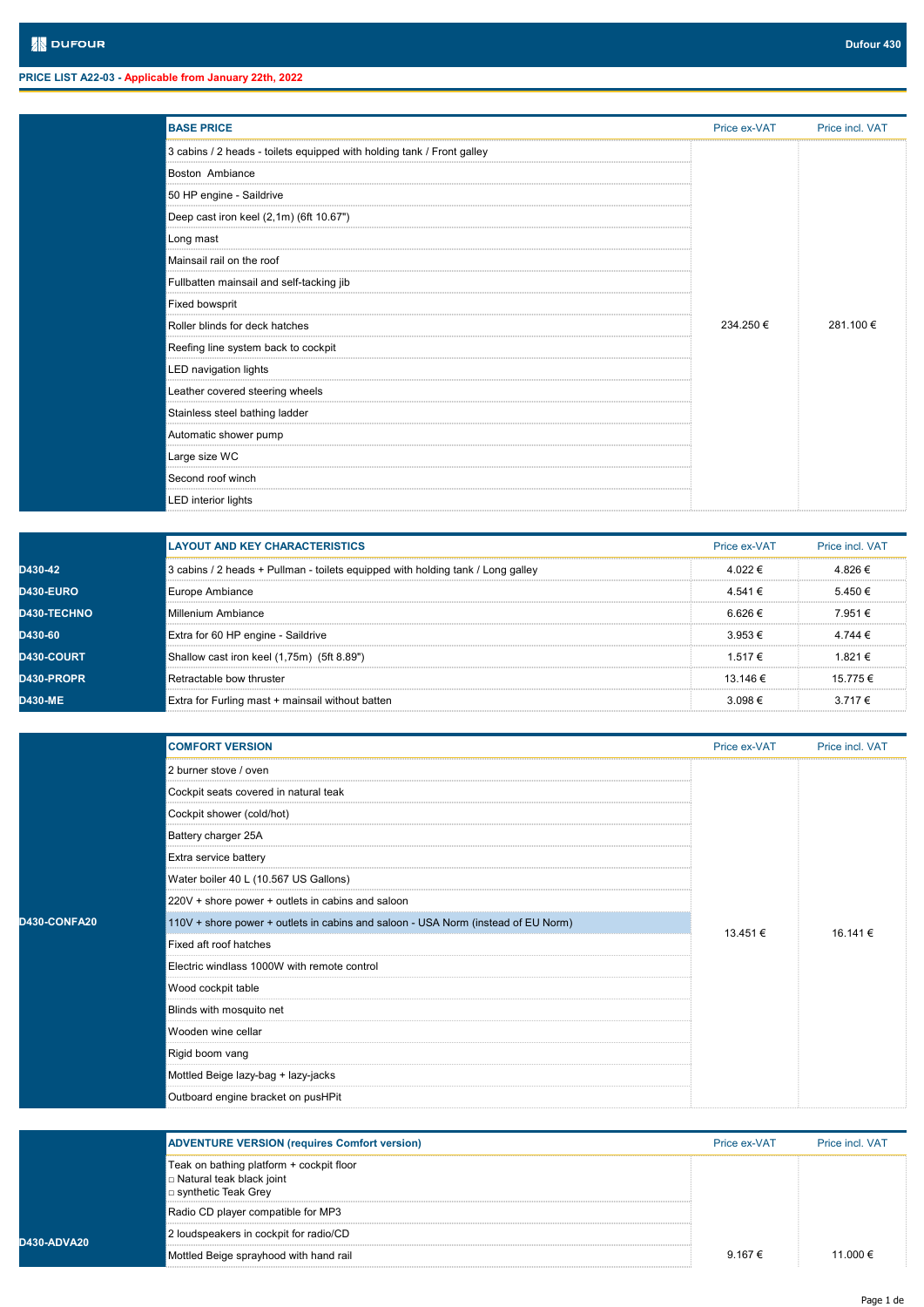| l Aft sunbaths cushions<br>Helmsman backrest cushions (set of 2)<br>Plancha - gas operated in the cockpit with sink | Seat and backrest cockpit cushions |  |
|---------------------------------------------------------------------------------------------------------------------|------------------------------------|--|
|                                                                                                                     |                                    |  |
|                                                                                                                     |                                    |  |
|                                                                                                                     |                                    |  |

|                 | <b>GRAND PRIX PACK</b>                                       | Price ex-VAT | Price incl. VAT |
|-----------------|--------------------------------------------------------------|--------------|-----------------|
|                 | Offshore fullbatten mainsail instead of Dacron mainsail      |              |                 |
|                 | Offshore genoa 108% instead of Dacron jib                    |              |                 |
|                 | 2 x winches for german system / genoa / spinnaker - size T45 |              |                 |
|                 | Flat deck furling system                                     |              | 17.190 €        |
| <b>ID430-GP</b> | German system                                                | 14.325 €     |                 |
|                 | Adjustable genoa lead cars                                   |              |                 |
|                 | Asymmetrical spinnaker gear with fixed bowsprit              |              |                 |
|                 | Adjustable backstay                                          |              |                 |
|                 | 3 blades folding propeller $\Box$ 50HP $\Box$ 60HP           |              |                 |
|                 | Fiberglass steering wheels $\square$ Black $\square$ White   |              |                 |

| <b>D430-SAIL</b> | <b>ELECTRONIC SAILING PACK</b>                                       | Price ex-VAT | <b>Price incl VAT</b> |
|------------------|----------------------------------------------------------------------|--------------|-----------------------|
|                  | Loch speedo wind sensor + I70s multifunction on port                 |              |                       |
|                  | Raymarine Evolution autopilot - Lewmar rotative drive - P70s display | $9.776 \in$  | 11.731 €              |
|                  | Ray53 VHF radio - DSC                                                |              |                       |

| <b>D430-CRU</b> | <b>ELECTRONIC CRUISING PACK</b> | Price ex-VAT | <b>Price incl VAT</b> |
|-----------------|---------------------------------|--------------|-----------------------|
|                 | GPS AXIOM 9 on cockpit table    |              |                       |
|                 | AIS 700 Transceiver             | 4.268€       | $5.122 \in$           |
|                 | VHF loudspeaker in cockpit      |              |                       |

| <b>D430-TRA</b> | <b>ELECTRONIC TRANSAT PACK - Extension Cruising pack</b>                  | Price ex-VAT | <b>Price incl. VAT</b> |
|-----------------|---------------------------------------------------------------------------|--------------|------------------------|
|                 | GPS AXIOM 12 PRO on cockpit table - instead of AXIOM 9                    | 3.822 €      | 4.586€                 |
|                 | Ray63 VHF radio (instead of Ray53) - DSC + second Ray Mic at helm station |              |                        |

|            | <b>HULL</b>                              | Price ex-VAT | Price incl. VAT |
|------------|------------------------------------------|--------------|-----------------|
| D430-NOIR  | Antifouling with hull preparation: black | 2.305€       | 2.766€          |
| D430-NOIRE | Extra for Epoxy protection               | 2.284 €      | 2.741€          |

|          | <b>ENGINE</b>                    | Price ex-VAT | Price incl. VAT |
|----------|----------------------------------|--------------|-----------------|
| D430-R50 | 3 blades folding propeller 50 HP | 2.137€       | 2.564 €         |
| D430-R60 | 3 blades folding propeller 60 HP | 2.137 €      | 2.564 €         |

|                       | <b>RIGGING / DECK HARDWARE</b>                                                                                                        | Price ex-VAT | Price incl. VAT |
|-----------------------|---------------------------------------------------------------------------------------------------------------------------------------|--------------|-----------------|
| <b>D430-GENDAC</b>    | Dacron Genoa 108% instead of dacron self-tacking jib, flat deck furler, adjustable genoa lead cars (reguires<br>genoa winches option) | $3.596 \in$  | 4.316€          |
| <b>D430-WINGER</b>    | 2 x manual winches for german system / genoa / spinnaker - size T45                                                                   | 3.707 €      | $4.448 \in$     |
| <b>D430-WINT50</b>    | 2 x manual winches for german system / genoa / spinnaker - size upgrade T50 (requires option D430-<br>WINGER)                         | 1.155 €      | 1.386 €         |
| <b>D430-WGELEC</b>    | 2 x electric winches for german system / genoa / spinnaker - size T45                                                                 | $8.342 \in$  | 10.011 €        |
| <b>D430-WINDRELTD</b> | 1 x electric winch for halyard T40 starboard (halyard Mainsail and Spi)                                                               | 4.384 €      | 5.261 €         |
| D430-WINDRELBD        | 1 x electric winch for halyard T40 portside (halyard genoa)                                                                           | 4.384 €      | 5.261 €         |
| <b>D430-ACSPIBD</b>   | Asymmetrical spinnaker gear (requires aft winches option)                                                                             | 1.911 €      | $2.293 \in$     |
| D430-PATR             | Adiustable back stav                                                                                                                  | 735€         | 882€            |
| D430-CZER             | Code zero, with furling system                                                                                                        | 6.337 €      | 7.604 €         |

|                    | <b>IDECK EQUIPMENT</b>                                         | Price ex-VAT | <b>Price incl VAT</b> |
|--------------------|----------------------------------------------------------------|--------------|-----------------------|
| <b>D430-PASCO1</b> | Solid teak on side decks + aft cockpit                         | 13.477 €     | 16.172 €              |
| <b>D430-FDC2</b>   | Solid teak on bathing platform and cockpit floor               | $3.932 \in$  | 4.719€                |
| D430-BANC2         | Extra for cockpit seats covered with synthetic teak grey joint | 1.008€       | 1.210€                |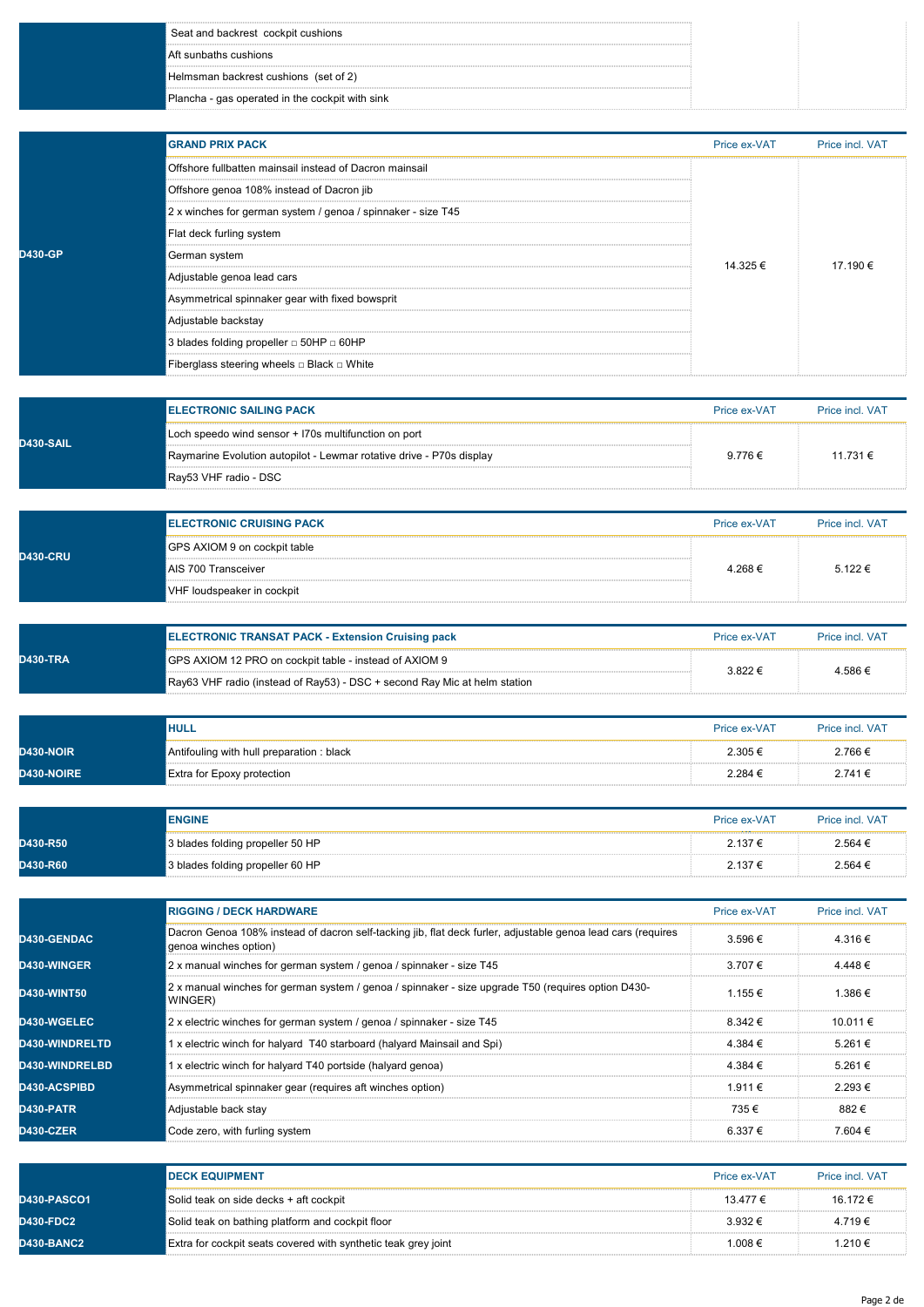| <b>D430-PASCO3</b>  | Side decks + aft cockpit seats with synthetic teak grey joint                  | 15.110 €    | 18.131 €    |
|---------------------|--------------------------------------------------------------------------------|-------------|-------------|
| <b>D430-FDC6</b>    | Cockpit seats + cockpit floor + bathing platform in synthetic teak grey joints | 7.308€      | 8.770€      |
| D430-HOSCAB         | Cockpit portlight in aft port cabin                                            | 473€        | 567€        |
| D430-HOSCAT         | Cockpit portlight in aft starboard cabin                                       | 473€        | 567€        |
| D430-PETIN          | Stainless steel bow protection                                                 | 525€        | 630€        |
| D430-ACAB           | Sprayhood with hand rail                                                       | $3.150 \in$ | 3.780€      |
| D430-BIMELEC        | Bimini with led stripes                                                        | $3.838 \in$ | 4.605€      |
| D430-COUPEE         | Lifeline gates (set of 2)                                                      | 1.281€      | 1.537€      |
| D430-MAIR           | Dorade box with stainless steel protection (set of 2)                          | 415€        | 498€        |
| D430-BARN           | Fiberglass steering wheels (set of 2) black                                    | 2.179€      | 2.615€      |
| D430-BARB           | Fiberglass steering wheels (set of 2) White                                    | 2.179€      | 2.615€      |
| D430-HTCOCK         | Set of covers (cockpit table + steering wheels + pod)                          | 1.092 €     | 1.310 €     |
| D430-MOUIL          | Main mooring kit (anchor + chain + rope) + 3 lines + 6 fenders                 | 1.685€      | 2.022€      |
| <b>D430-AUSS</b>    | Additional kit: 3 mooring lines + 6 fenders                                    | 756€        | 907€        |
| <b>D430-CKCOUSS</b> | Seat and backrest cockpit cushions                                             | 3.203€      | $3.843 \in$ |
| D430-CKCOUB         | Aft sunbath cushions                                                           | 798€        | 958€        |
| D430-COULUX2        | Helmsman backrest cushions (set of 2)                                          | 882€        | 1.058€      |

|                     | <b>INTERIOR</b>                               | Price ex-VAT     | Price incl. VAT |
|---------------------|-----------------------------------------------|------------------|-----------------|
| <b>D430-CARTRAN</b> | Saloon table convertible into berth           | 693€             | 832€            |
| D430-SABR           | Extra for SAHARA BROWN saloon cushions        | 583€             | 699€            |
| <b>D430-SABE</b>    | Extra for SAHARA BEIGE saloon cushions        | 583€             | 699€            |
| D430-BB             | Extra for BONANZA BEIGE saloon cushions       | 1.082€           | 1.298€          |
| <b>D430-RABE</b>    | Extra for RABBANI BEIGE saloon cushions       | 1 082 $\epsilon$ | 1 298 $\in$     |
| D430-RAGS           | <b>Extra for RABBANI GREY saloon cushions</b> | 1.082€           | 1.298€          |
| D430-RALG           | Extra for RABBANI LIGHT GREY saloon cushions  | $1.313 \in$      | 1.575€          |
| <b>D430-SOBE</b>    | Extra for SOFT BEIGE saloon cushions          | $1.313 \in$      | 1.575 €         |

|                       | <b>ELECTRICAL SYSTEM</b>                                                                                  | Price ex-VAT | Price incl. VAT |
|-----------------------|-----------------------------------------------------------------------------------------------------------|--------------|-----------------|
| D430-OPTEAR           | Electric opening bathing platform                                                                         | 3.449€       | 4.139€          |
| D430-CONV             | 12v/220v inverter, 300W                                                                                   | 210€         | 252€            |
| <b>D430-CONVUS</b>    | 12v/110v inverter, 200 VA - USA Norm (instead of EU Norm)                                                 | 436€         | 523€            |
| D430-GPEELECUS        | Generator 110V 6.4 Kw 2800 rpm - USA Norm (instead of EU Norm)                                            | 20.958€      | 25.150€         |
| D430-GPEELEC          | Generator 220V 5000i                                                                                      | 18.596 €     | 22.315€         |
| D430-HEAT             | Heating (water system, outlets : saloon, cabins, heads)                                                   | 9.681€       | 11.617 €        |
| <b>D430-CLIM</b>      | Reversible air conditioning: saloon, cabins                                                               | 16.590 €     | 19.908€         |
| D430-MIWAUS           | Microwave oven PRE-WIRING only - USA Norm (instead of EU Norm)                                            | 200€         |                 |
| D430-MIWA             | Microwave oven 220 V                                                                                      | 609€         | 731€            |
| D430-CONS             | Extra refrigerator (only in 3C 2 heads version)                                                           | 1.407€       | 1.688 €         |
| D430-LAVV             | Dishwasher 220 V (only in 3C 2 heads version)                                                             | 1.995 €      | 2.394 €         |
| D430-CARRETV          | TV 32" saloon - front galley                                                                              | 3.675€       | 4.410€          |
| <b>D430-CARRETVUS</b> | TV 32' saloon - front galley PRE-WIRING only + lift 110V (no TV supplied) - USA Norm (instead of EU Norm) | 2.021€       |                 |
| D430-CARRETV22        | TV 22" saloon - long galley                                                                               | 2.405€       | 2.885€          |
| D430-RADIO            | Radio CD player compatible for MP3                                                                        | 541€         | 649€            |
| D430-RADIOHP          | 2 loudspeakers in cockpit for radio/CD                                                                    | 200€         | 239€            |
| D430-PLAN             | Plancha - gas operated in the cockpit and sink                                                            | 1.460 €      | 1.751 €         |
| <b>D430-BOSE</b>      | combined audio system (saloon & cockpit)                                                                  | 2.809€       | $3.371 \in$     |
| <b>D430-EXP</b>       | Espresso machine 220V only                                                                                | 347€         | 416€            |
| <b>D430-EXP</b>       | Espresso machine PRE WIRING only - USA Norm (instead of EU Norm)                                          | 116€         | 139€            |

|                        | <b>HYDRAULIC SYSTEM</b>                     | Price ex-VAT   | Price incl. VAT |
|------------------------|---------------------------------------------|----------------|-----------------|
| <b>D430-WCELECAVBD</b> | Electric toilet forward                     | $935 \in$      | 1.121 €         |
| <b>D430-WCELECARBD</b> | Electric toilet aft                         | 935 $\epsilon$ | 1.121 €         |
| <b>D430-WCELEDAVBD</b> | Electric toilet forward (fresh water flush) | 914 $\in$      |                 |
| <b>D430-WCELEDARBD</b> | Electric toilet aft (fresh water flush)     | 914 €          |                 |
| <b>D430-EAUEXT</b>     | Fresh water circuit with shore power        | 431 €          | 517€            |